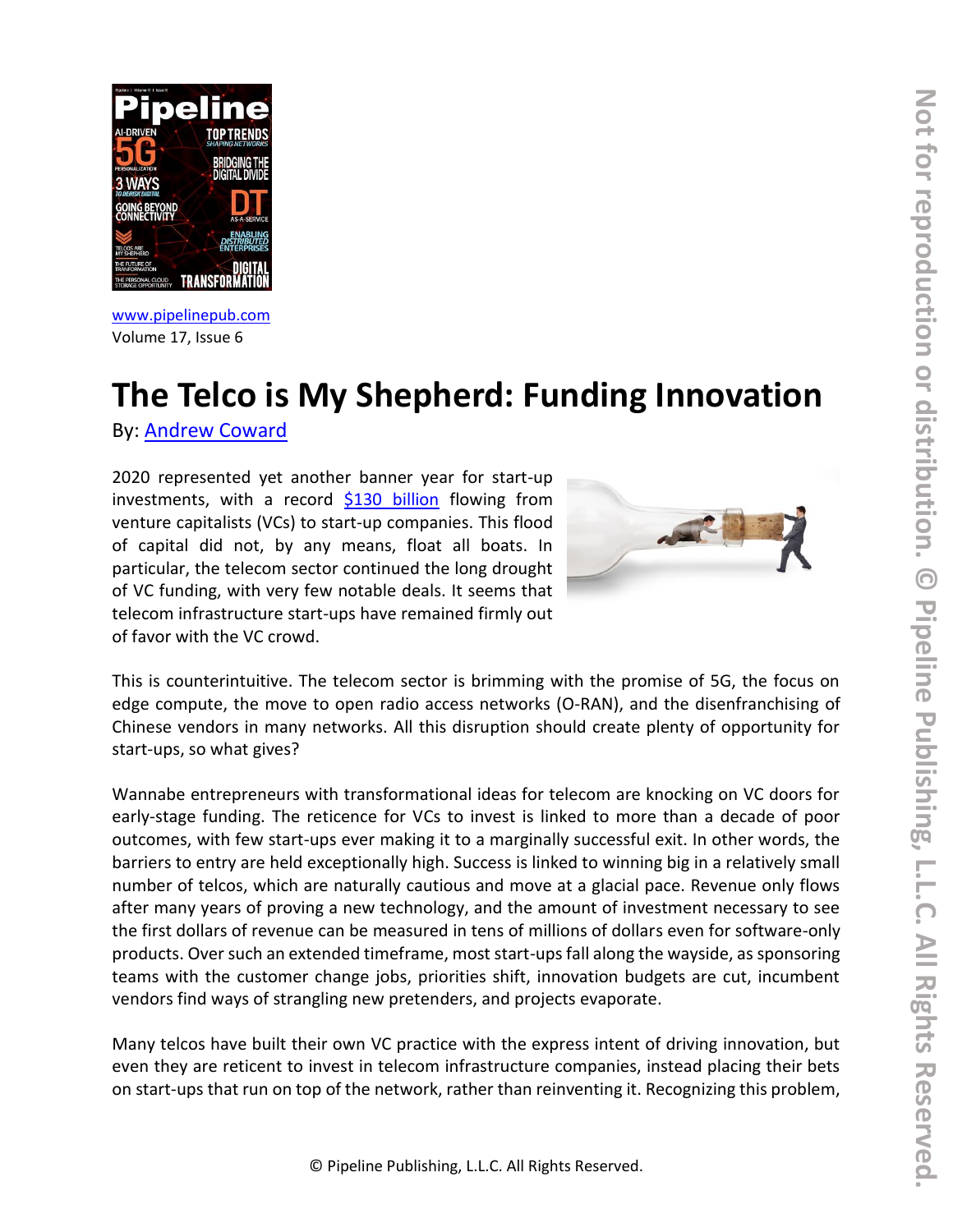the GSMA created the "GSMA 100 Portfolio" to encourage and promote start-ups but, it has struggled to even find 100 companies to participate.

## **Reinvigorating innovation**

What can be done to reinvigorate such a moribund yet economically critical sector of our industry? The solution is certainly multi-part and turning back on the investment spigots will only happen when there is concerted industry-wide effort to sponsor and propel start-ups to meaningful projects and revenue.

To this end, several telcos, start-ups and industry analysts have banded together to dissect the problem and come up with best practices that a telco could reasonably follow to inject start-up technology into their networks. While not formally chartered, the [Telecom Ecosystem Group](https://www.linkedin.com/company/telecom-ecosystem-group) has built a reasonable following through LinkedIn, where best practice ideas, feedback and support is exchanged. Ultimately, the aim is to have a best practice manual adopted by the major telcos, with a commitment to follow the practice in engagement with start-ups and smaller vendors.

Perhaps one of the more important practices to come out of the group is around shepherding start-ups through the hoops and hurdles of getting to deployment—if not lowering the barrier to entry, then at least coaching the start-up over it.

As a new vendor, the task of navigating your way through the labyrinthian and sometimes byzantine world inside a telco can feel herculean. Regardless of how well your technology and products are received, the path to deployment is long and hard. It is not unusual for large vendors to dedicate account teams of 30 to 40 people focused on one operator. The challenge then, for start-ups and small companies is two-fold. The first is institutional knowledge: how an approval process works; what steps are required to onboard as a vendor; and how long a particular activity will take. The second is people knowledge. Who do you go to for an escalation? How will a VP you've never met react when they have to approve a PO from a vendor they've never heard of? Who will fight against your technology to protect an incumbent vendor's position?

Often small companies are left fending for themselves, becoming the proverbial lost sheep. Their deals and technologies flounder on the rocks of indifference; they are left not knowing where to turn to make progress. When this happens (and it happens repeatedly to many start-ups), innovation stalls and a heavy dependency on legacy products and vendors upsets the natural vendor tension that telcos need to maintain a healthy vendor ecosystem.

### **The shepherd to success**

What these start-ups so obviously need is internal support to help steer them to success-a shepherd of sorts to guide and protect them through the labyrinth. In my experience across many start-ups, it has only been when a shepherd leads that success follows. When the role is institutionalized (and not someone just volunteering to help because they believe in you and your products), the telco creates an internal pipeline for start-up success.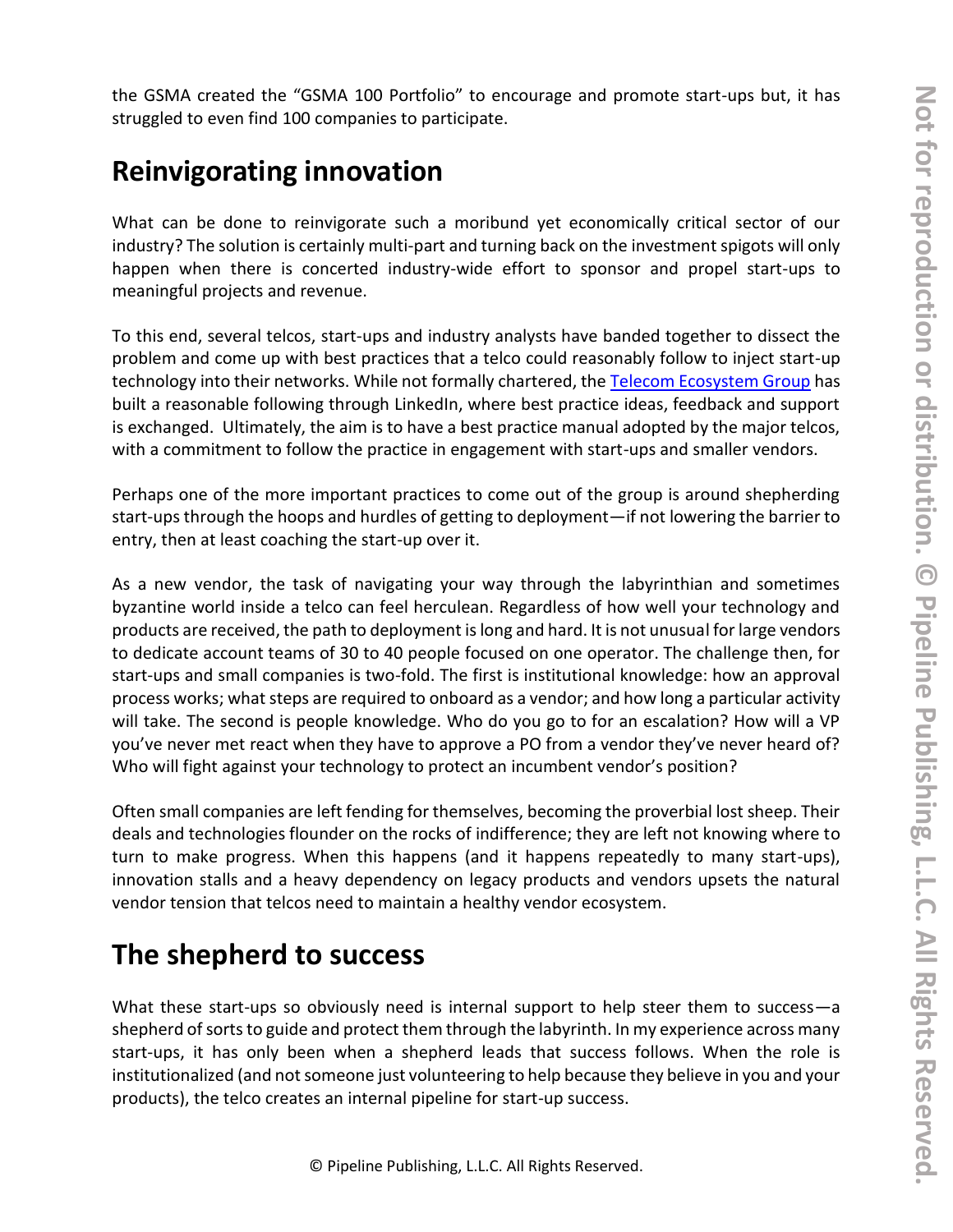Sometimes this role is championed by the VC or corporate development groups; after all, they want to see their investment succeed. Other times it is the CTO or product teams that lead. Either way, when clearly defined, the role achieves a number of objectives:

#### **Stakeholder buy-in**

Many different groups will need to be convinced that the new product or technology not just works, but will reach telco scale, can be operationalized, can generate revenue, will be supported if the start-up fails, and so on. When the easiest and safest thing to do is nothing, the value to each of these stakeholders must be spelled out while paying attention to stakeholders' own needs and wants. The role of the shepherd is to guide the start-up company through these groups, address issues early and help find answers to issues before the momentum of the project is lost.

#### **Vendor onboarding**

This process alone can take six months or more, and there are often ways of accelerating deals if you know the right process and people to talk to. One telco I know has a "snap-out" agreement that allows them to transact deals under \$2 million without a master services agreement.

#### **System deployment**

Just because the deal is done doesn't make deployment happen, and delays in the process caused by integration or service issues can kill a promising project. Getting ahead of these groups and what they need, how other vendors will react and be managed, and keeping a reporting cadence to hold groups accountable for progress might seem a typical role for an internal program manager, but it often needs higher-level support.

#### **Executive visibility**

Ensuring that the management team knows about the start-up and the progress they are making is critical to success. Having an advocate who puts your company in front of executives with a regular cadence provides the coverage you will need when problems occur and when you really need that order to close.

It may sound like this shepherd role isn't really working for the telco at all, but that would be wrong. Innovation is the lifeblood of our industry and shepherds help level the playing field, protecting the flock of start-ups from the wolves of incumbent vendors. Best practices and best outcomes suggest that the role of shepherd should not be left to chance, but should be a dedicated role, with someone who has the institutional knowledge and internal political good will to guide.

This is by no means the only best practice to emerge. There are others, from a committed fund from each telco to drive telecom infrastructure investments through their VC groups; to